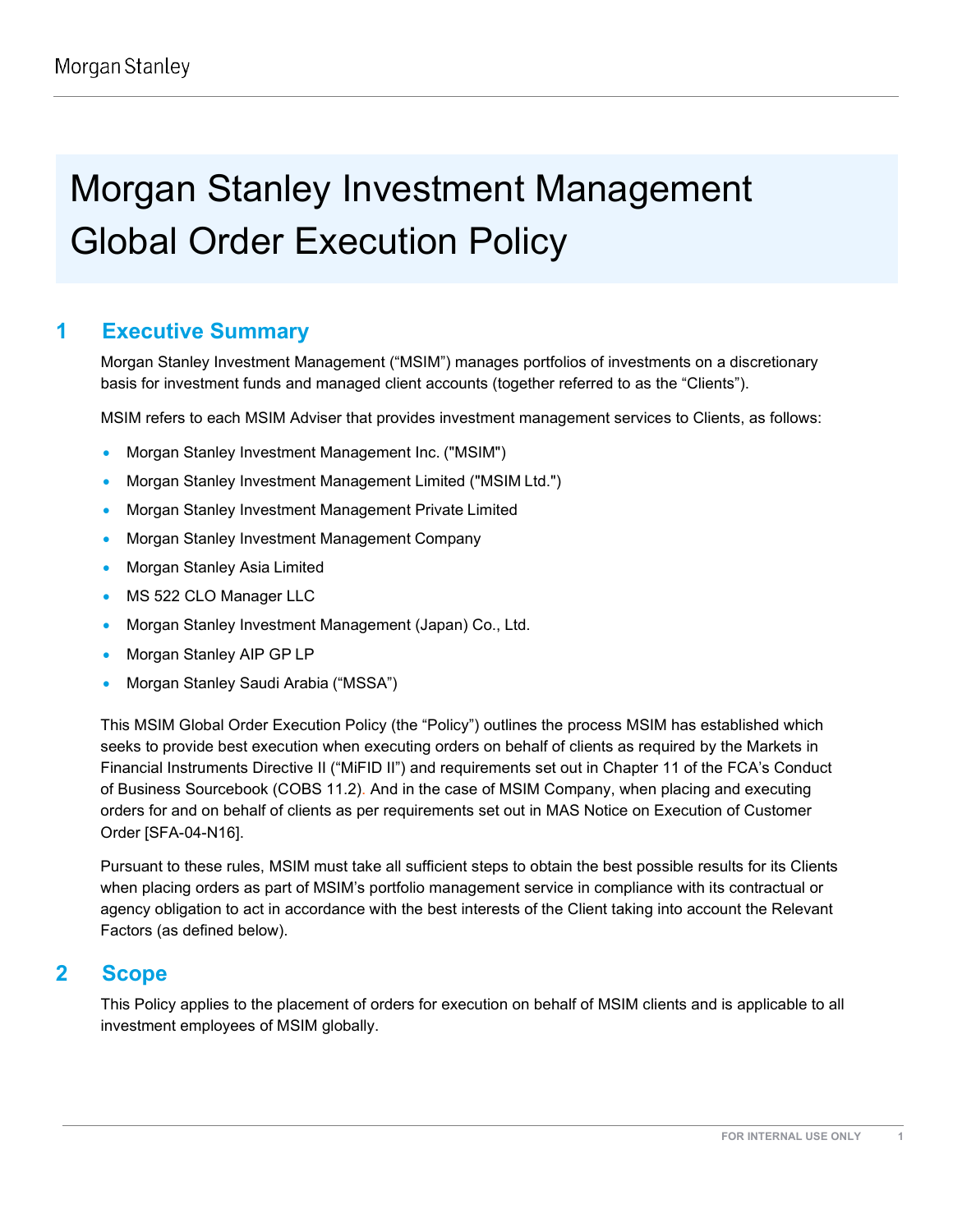# **3 Policy Statements**

- 1. MSIM must take all sufficient steps to obtain the best possible results for its Clients when placing orders as part of MSIM's portfolio management services.
- 2. MSIM must act in accordance with the best interests of the Client taking into consideration the Relevant Factors.

# **4 Standard: Overview**

# 4.1 Client Classification

For the purposes of the Policy, MSIM Clients are classified as 'Professional Clients' as defined in the FCA Rules. <sup>1</sup>

# 4.2 Aggregation and Allocation of Orders

MSIM aims to allocate, buy and sell orders among its Clients subject to prevailing market conditions, Clients' restrictions and the Relevant Factors (as defined below) in accordance with its Global Trade Aggregation and Allocation Policy and Procedure. MSIM does not provide any of its Clients, or a group of Clients, with preferential treatment in connection with investment opportunities. The Clients participate in the allocation process on a pro rata basis, and in line with any concentration or liquidity restrictions applicable as per their investment guidelines. Compliance approved regional allocation policies may vary this approach where necessary.

# 4.3 Approval of Brokers

MSIM may only execute transactions with authorised brokers that appear on MSIM's Approved Broker List ("ABL"). MSIM performs due diligence to ascertain that each broker meets minimum standards set by the MSIM Trading and Research Governance Team ("TRG"). Factors considered in approving counterparties include general criteria related to creditworthiness (financials, ratings, capital adequacy, etc.) as well as other qualitative factors such as execution capabilities, operational stability and regulatory/reputational considerations.

For non-investment grade brokers, TRG also conducts a credit review to assess balance sheet strength based on equity capital as a percent of assets, degree of debt in the capital structure measured as the number of times equity capital is leveraged, and percentage of assets represented by securities owned at market value, among other analytical metrics. The consistency of operating results and trends of the foregoing ratios are generally reviewed for the prior three fiscal year-ends. Credit reviews for non- investment grade brokers are conducted once per calendar year.

# 4.4 Selection of Brokers

In selecting the appropriate broker from the ABL, MSIM will consider and prioritise the following determining factors:

- Best available price
- Reliability, integrity and reputation in the industry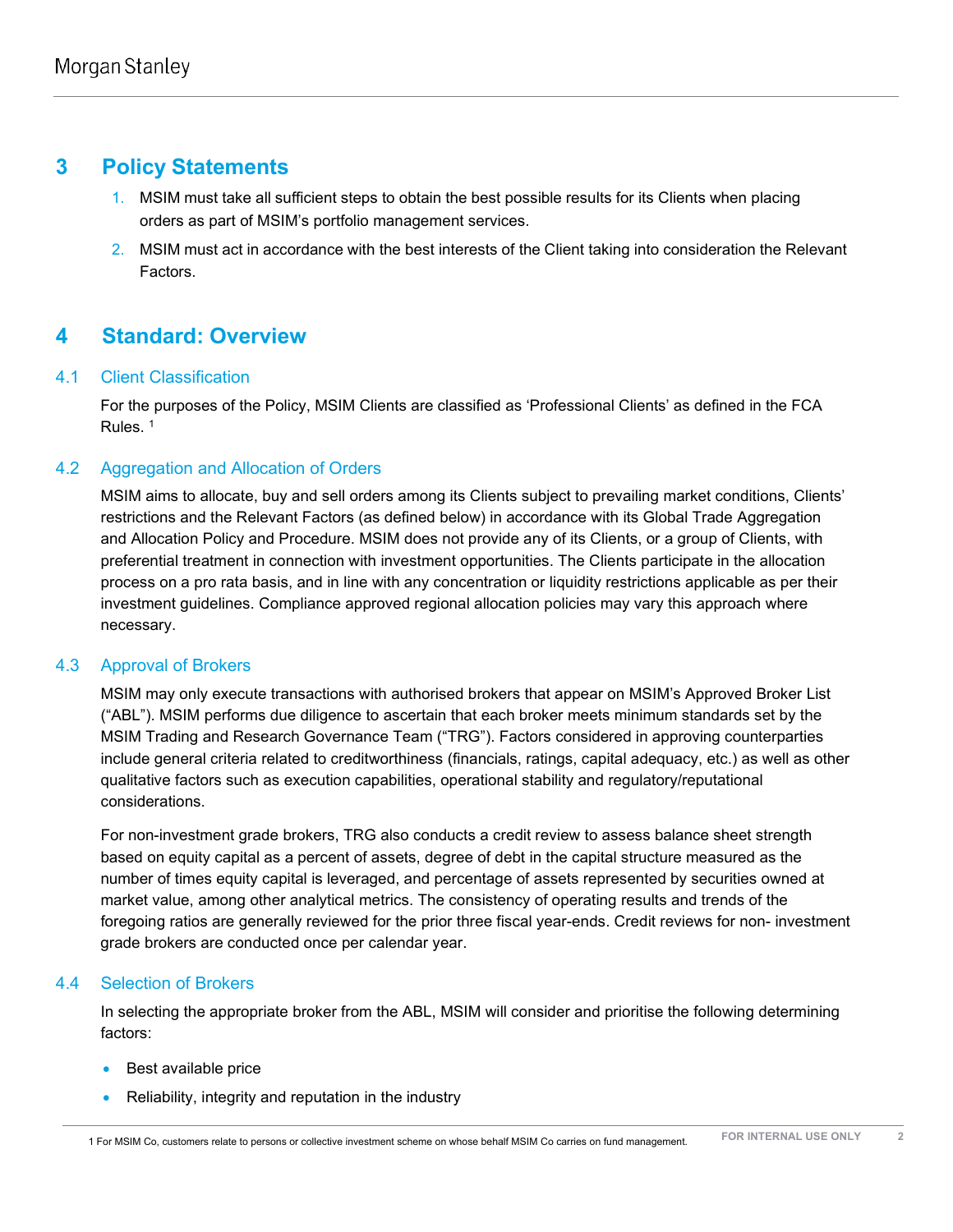- Execution capabilities, order size, speed of execution, and the quality and responsiveness of its trading desk
- Knowledge of and access to the markets for securities being traded
- Protection of confidentiality
- Ability to handle non-traditional trades
- Technology infrastructure
- Clearance and settlement capabilities
- The size of the trade relative to other trades in the same instrument
- Ability of the counterparty to commit capital to trades as well as the counterparty's access to liquidity
- Counterparty restrictions associated with a portfolio including trading documentation requirements (e.g. ISDA or MSFTA) or any specific clearing requirements
- Client-directed execution and specific restrictions

#### 4.5 Commission Rates

MSIM effects transactions based on commission rates for specific markets. These rates are negotiated periodically with each broker to ensure competitiveness by taking into account market trends and seek to strike a commercial balance between the quality of services provided in relation to order execution for our Clients. Commission rates are reviewed annually at a minimum. From January 2018, MSIM Ltd will absorb the cost of research for all MSIM Ltd mandates, including where all such mandates have been delegated in whole or part to other MSIM entities.

## 4.6 Publication of Brokers and Execution Venues

MSIM must publish on its website a report showing the top 5 brokers and execution venues used by MSIM in the preceding twelve months. This report for any given year is available on the Regulatory Policy and Disclosure section of the MSIM website and is updated on an annual basis.

# **5 Standard: Factors Impacting Best Execution**

## 5.1 Factors

When effecting transactions for its Clients MSIM takes into consideration a number of factors (together referred to as the "Relevant Factors") including, but not limited to:

- price/spread
- cost of execution
- speed and likelihood of execution
- order size
- nature of the order
- broker or counterparty selection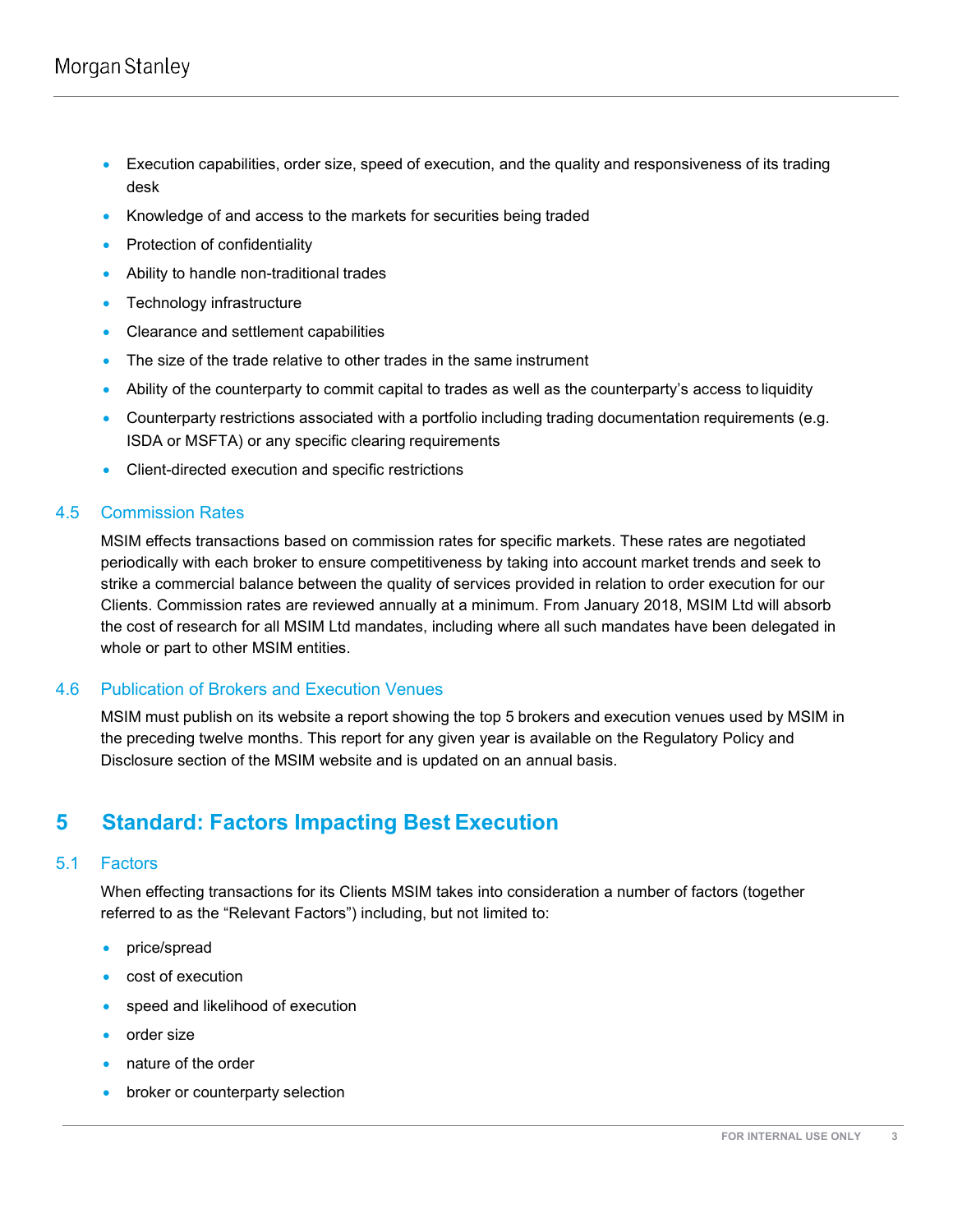- availability of liquidity
- likelihood of settlement
- market impact of the transaction
- MSIM's operational costs
- any other considerations that MSIM deems relevant to the transaction

MSIM will determine the relative importance of each factor using the following criteria:

- characteristics of the Client
- characteristics and nature of the transaction, including whether the Client has given specific instructions
- characteristics of the financial instruments
- liquidity of the financial instrument
- characteristics of the execution venues through which the transaction may be executed

# 5.2 Selection of Execution Venues

When selecting execution venues, MSIM takes into account all of the Relevant Factors which include the standard and quality of individual execution venues, and other factors that MSIM believes to be relevant to the efficient execution of Clients' orders.

Trading in some financial instruments, may only be available via a limited number of execution venues. When such an instance occurs, it will be deemed that MSIM has obtained the best possible result if it effects a transaction through the available venues.

MSIM may use one or more of the following venue types:

- Regulated Markets
- Multilateral Trading Facilities ("MTF")
- Organised Trading Facility ("OTF")
- Systematic Internalisers
- Third party investment firms (including affiliates)
- Non-EU entities performing similar functions

When MSIM places an order with a broker for execution, MSIM will conduct the appropriate due diligence on the broker's venue selection process, and monitor the execution of transactions effected by the broker.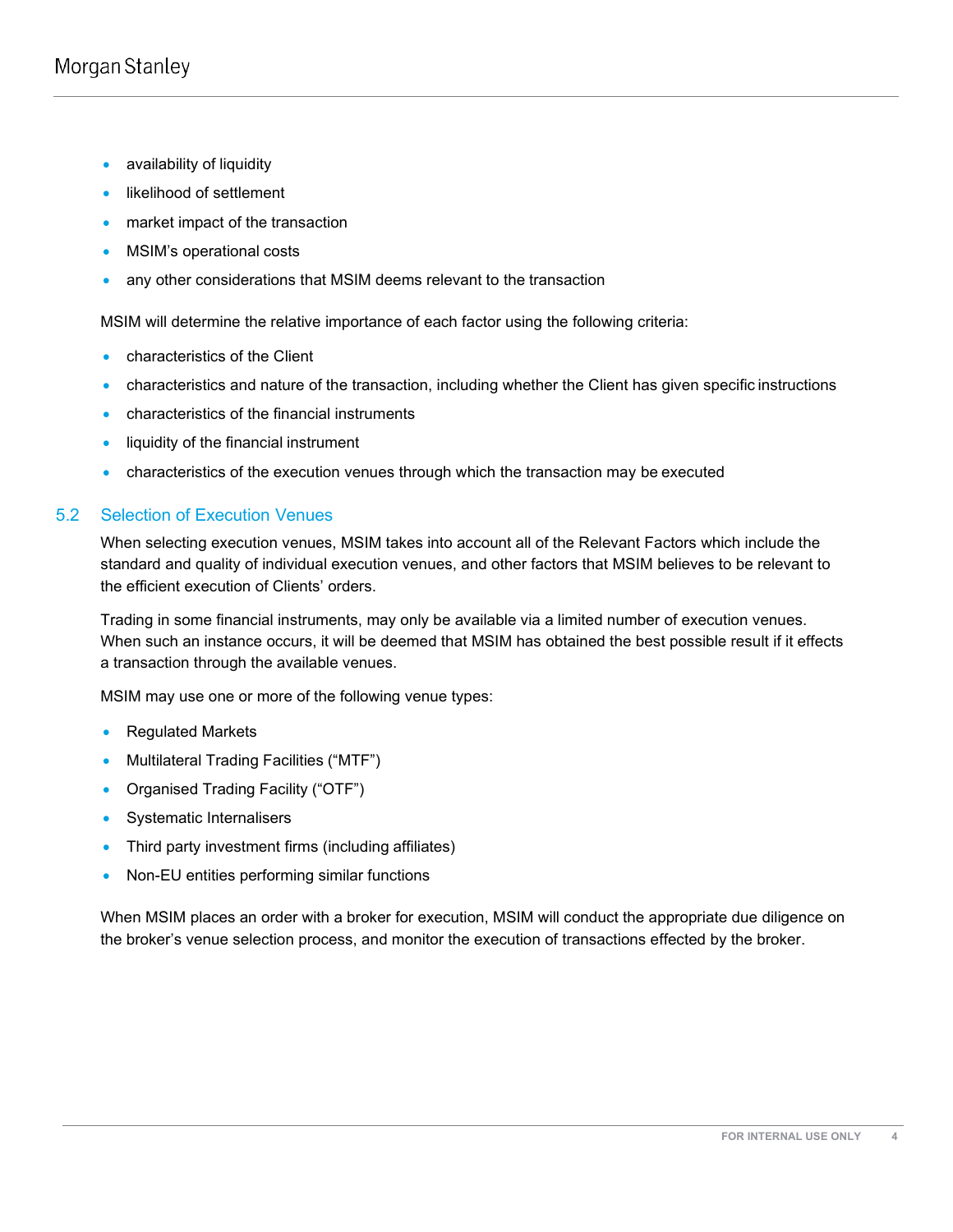# **6 Standard: Execution Policy**

MSIM's trading desks seek to deliver an industry leading service that leverages a cohesive global trading platform. The objective of the trading desks are to achieve superior execution outcomes, reduce implicit costs (slippage/opportunity costs), and diminish explicit costs (commissions/exchange fees) using innovative trading solutions and strategies.

MSIM's trading desks execute transactions with approved brokers and trading venues listed in the ABL, and have the expertise to execute trades based on the objectives of MSIM's Clients.

MSIM traders weigh multiple factors when determining which approved broker or venue with which to execute any transaction. These factors include, but are not limited to:

- the reason for the trade (cash flow or strategic/fundamental security selection);
- the number of securities involved;
- the liquidity profile of the order; and
- indications of interest.

MSIM's multi-regional trading desks enable the Firm to leverage the location expertise and local market knowledge of its traders.

## 6.1 Equity

Broker-dealers are selected from the ABL based on their competitive pricing, access to liquidity, quality of service, access to markets, and their track record in executing MSIM's Client orders. MSIM utilises a variety of trading strategies and tools including strategic blocks, direct market access (via broker channels), algorithms, dark pools, and alternative trading systems. The utilization of multiple strategies aims to reduce implicit and explicit costs, and aims to increase sources and levels of liquidity.

## 6.2 Fixed Income / Convertibles

Broker-dealers are selected from the ABL based on their competitive pricing, access to liquidity, quality of service, access to markets, and their track record in executing MSIM's Client orders.

MSIM traders have the discretion to execute in such a fashion so as to achieve their primary objective of obtaining the best possible result when executing securities, taking into account the circumstances existing at the time of the trade. In order to do so, they may employ a number of trade strategies based on different factors, such as the type of instrument, market conditions, the size of the trade, among other considerations.

## 6.3 Money Market Instruments

Money market transactions are frequently large in nominal value and have short settlement periods. As a result, the selection of broker-dealers from the ABL will depend on factors such as: product offers, pricing, timely execution, settlement ability, capacity to trade in large volume, and access to sources of liquidity.

## 6.4 Foreign Exchange

When entering into FX forward transactions for Clients, brokers are selected from the ABL based on their competitive pricing, access to liquidity, variety of FX pairs, credit rating, track record in order execution, and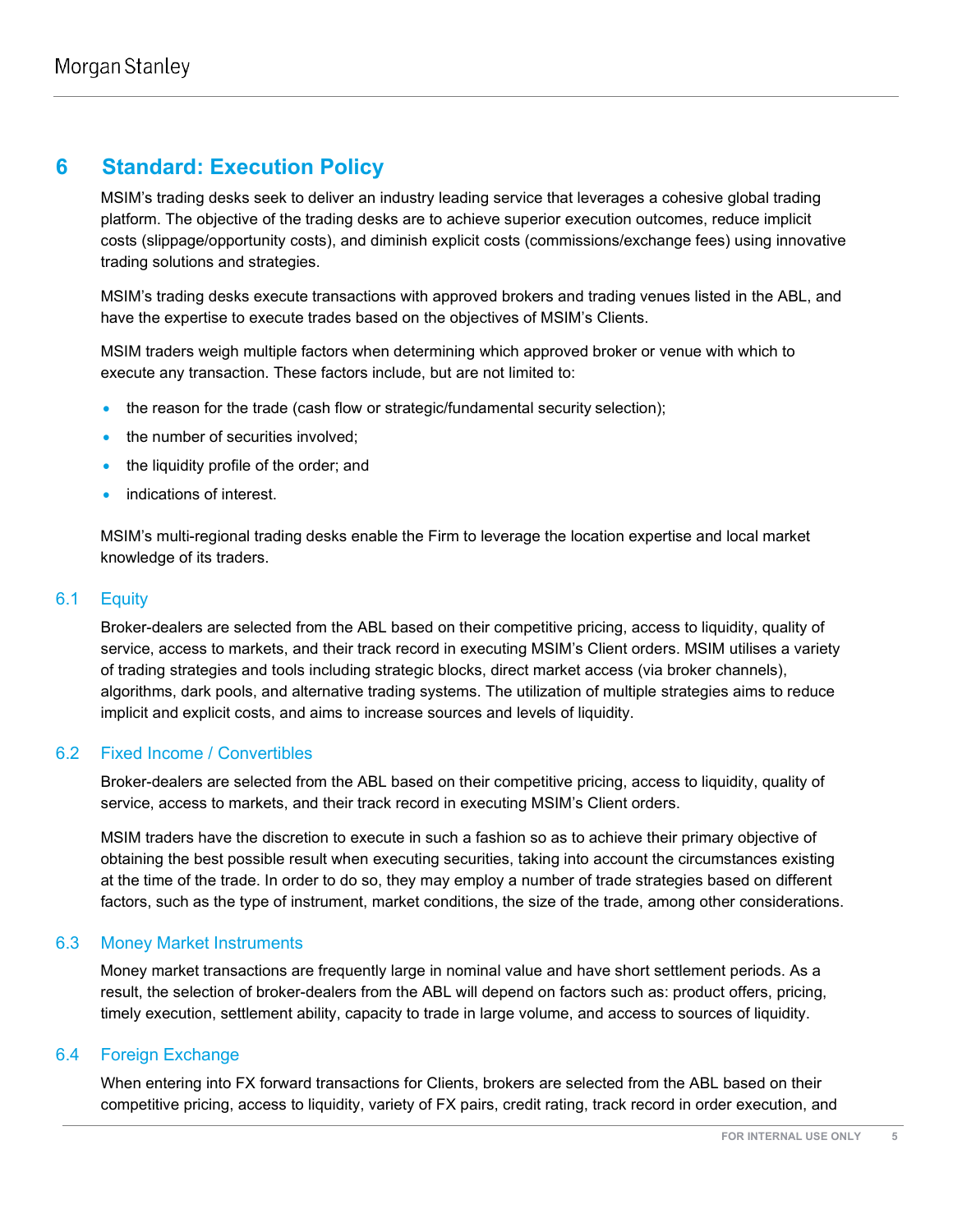timely settlement capability. During times of execution, FX spot prices are continually monitored for best execution using price sources such as Reuters and Bloomberg.

## 6.5 Derivatives, OTC Derivatives and Tailored Products

The selection of broker-dealers for derivatives depends on, but is not limited to, the size of the transaction, the liquidity of the underlying instrument, counterparty and credit risk, and settlement and clearing capabilities.

When executing orders in OTC derivative products and tailored products, MSIM will ascertain the fairness of the price of the product. This is accomplished by gathering market data to estimate the price of such products and, where possible, by comparing the estimated price with prices on comparable products.

The availability of data used in the estimation of product prices may be impacted when transaction parameters exceed standard market sizes in times of restricted market liquidity, or in cases when a mere declaration of intention to transact may result in either market or price sensitivity. In such instances, it may not be possible to source a sufficient number of price estimates from the market.

As a result, MSIM shall determine what is likely to be the best method of execution by considering the aforementioned factors.

## 6.6 Fund of Funds

Available investment capacity in a fund is allocated on a pro-rata basis as determined by an Investment Committee vote in accordance with portfolio guidelines, strategy, tax considerations, legal or regulatory considerations, and other relevant business considerations. Allocation rationale is documented in the Investment Committee minutes.

# 6.7 Client Directed Trades

When a Client provides MSIM with specific instructions in relation to a proposed transaction or any particular aspect of that transaction (including, but not limited to, a direction to execute on a particular venue or a broker-dealer) MSIM effects that transaction in accordance with those instructions. Specific instructions may prevent MSIM from following some or all of the steps outlined in this Policy. In such instances, MSIM is required to obtain the best possible result within the confines of the Client's instructions. To the extent that specific instructions are not comprehensive, MSIM will determine any non-specified components in accordance with this Policy.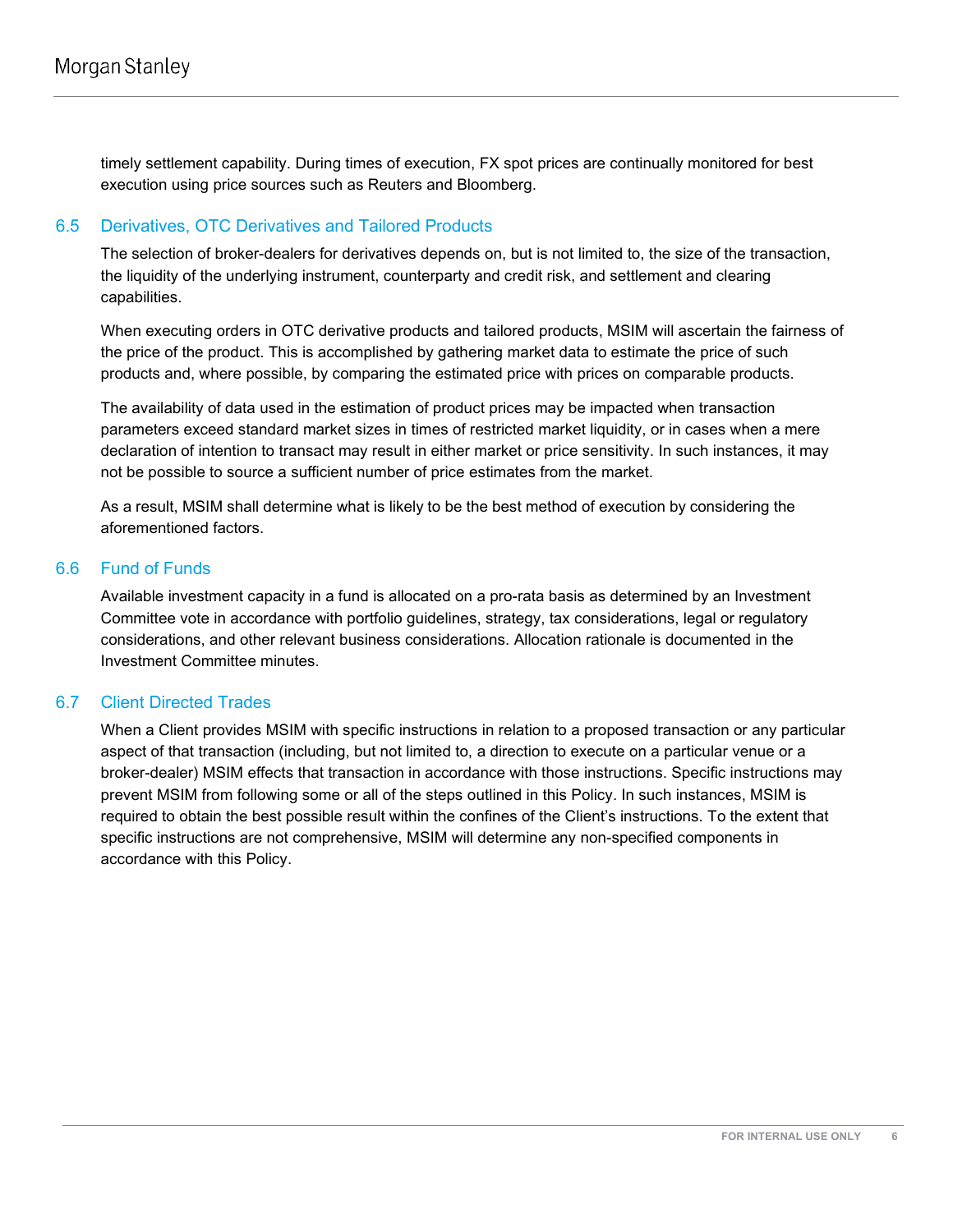# **7 Standard: Monitoring & Oversight**

By using independent third-party transaction cost analysis ("TCA") services, MSIM is able to monitor and analyse the implicit costs of transactions across equity and fixed income asset classes. This analysis enables MSIM to evaluate the quality of trade execution, the quality of the broker selection process, and the value of the investment manager's decision process in an effort to better assess the value added to each trade placed for MSIM Clients.

# 7.1 Equity

A summary of TCA results are provided to the Global Equity Best Execution Committee, senior management and at the Independent Investment Review meeting. In addition to TCA, the committee reviews trends in trading activity, commissions, and other analysis, as applicable, to monitor the trading desks and validate best execution. The Global Equity Best Execution Committee has overall governance responsibility for overseeing policies, procedures and practices related to best execution for equity products. It is chaired by TRG and comprised of senior representatives from MSIM's Trading, Global Risk and Analysis, Compliance and Operations teams.

# 7.2 Fixed Income and Money Market Instruments

Summary reporting is provided to the Global Fixed Income and Liquidity Best Execution Committees. The reports cover trends in trading activity, TCA (where applicable), and other relevant analysis that serve to validate best execution. MSIM monitors money markets transactions and fixed income trading capabilities of the brokers and intermediaries to identify those that consistently provide the best quality service and competitive price quotes. The Global Fixed Income and Liquidity Best Execution Committees are chaired by TRG and meet jointly with senior representation from the Fixed Income and Liquidity COO team, Trading, Global Risk and Analysis, Compliance, and Operations.

# 7.3 Fund of Funds

MSIM regularly evaluates the fee structures of the underlying funds and the performance of the third party managers to ensure that the chosen portfolio of funds represents the best possible result for the relevant fund and its investors. The portfolio management team records their decision making process when selecting underlying funds for a portfolio. The rationale is regularly reviewed by the fund controllers and fund auditors. Additionally, these decisions are presented to the Independent Investment Review for further oversight.

# 7.4 Client Notification

MSIM will provide clients with sufficient information on this Policy and any changes in MSIM's order execution arrangements will be reflected in this Policy. This Policy has been made available on the MSIM website from 3rd January 2018 and reviewed at least once per calendar year.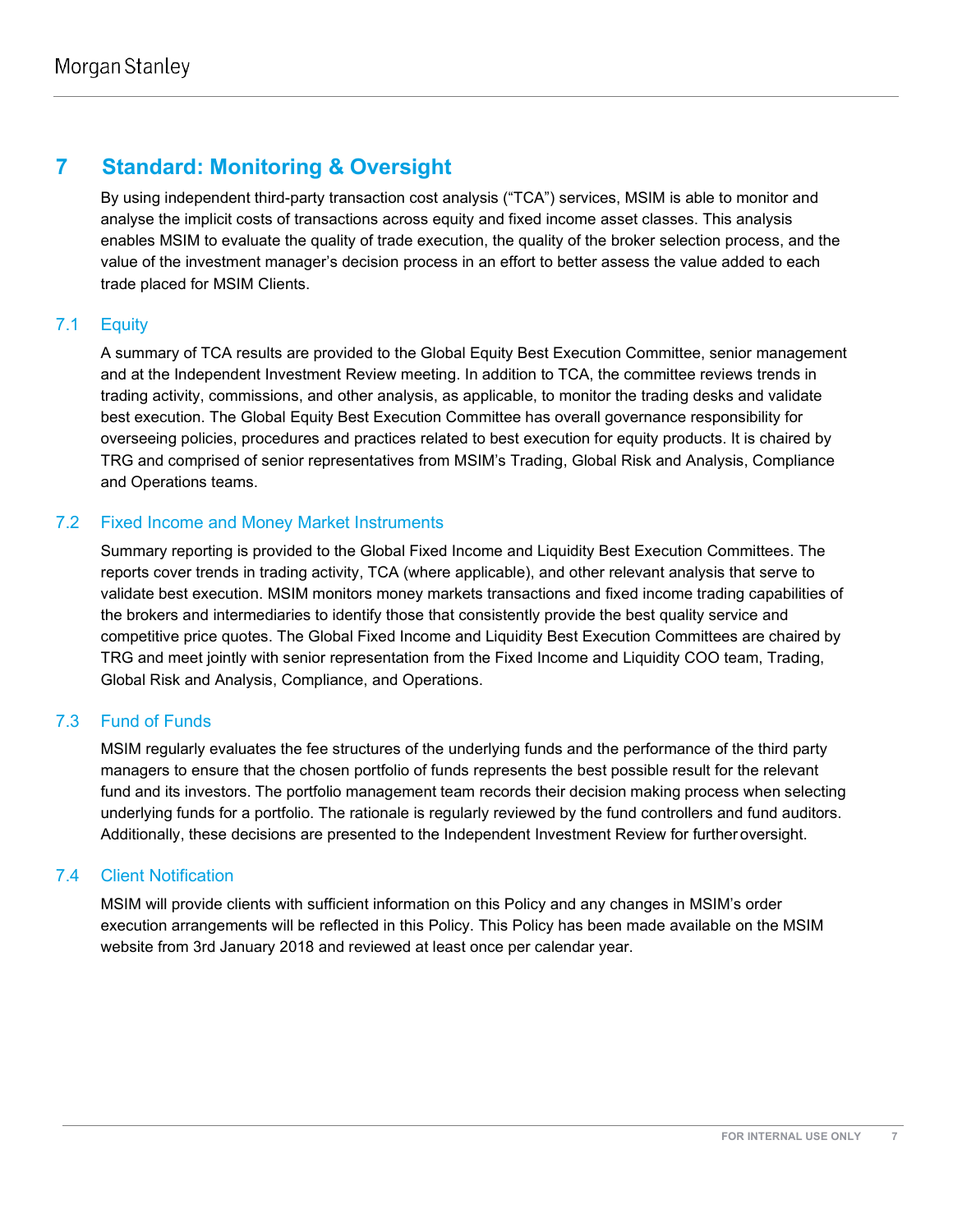# **8 Policy Assurance Methods**

## 8.1 Awareness Methods

This Policy is distributed via email to all Employees through the Monthly Compliance Bulletin, is posted on the Legal and Compliance Division ("LCD") Portal and accessible via the Policy Portal. Employees in scope are also made aware of the Policy requirements through desk-based training.

## 8.2 Training Methods

LCD conducts mandatory training at various times in an employee lifecycle across conduct related issues. LCD provides training on policies and the business areas provide training on the underlying procedures.

## 8.3 Policy Adherence Monitoring

The Compliance Testing team provides risk prioritised, independent testing of gifts, entertainment and inducement related controls.

Employees must promptly escalate actual or potential violations of the Policy to LCD and/or the Integrity Hotline.

## 8.4 Update Requirements

This Policy is reviewed and approved in line with the annual requirements by the Head of Advisory Compliance, MSIM EMEA who also approves off-cycle changes. The efficacy of the order execution arrangements is reviewed on an ongoing basis and updated whenever a material change occurs.

# **9 Consequences of Violating the Policy**

Your failure to comply with this policy may subject you to a range of disciplinary actions, up to and including termination of your employment.

# **10 Reference Information**

# 10.1 Related Policies

All MSIM Trading policies including, but not limited to the following;

- Global Trade Aggregation and Allocation Policy and Procedure
- Investment Management Research Policy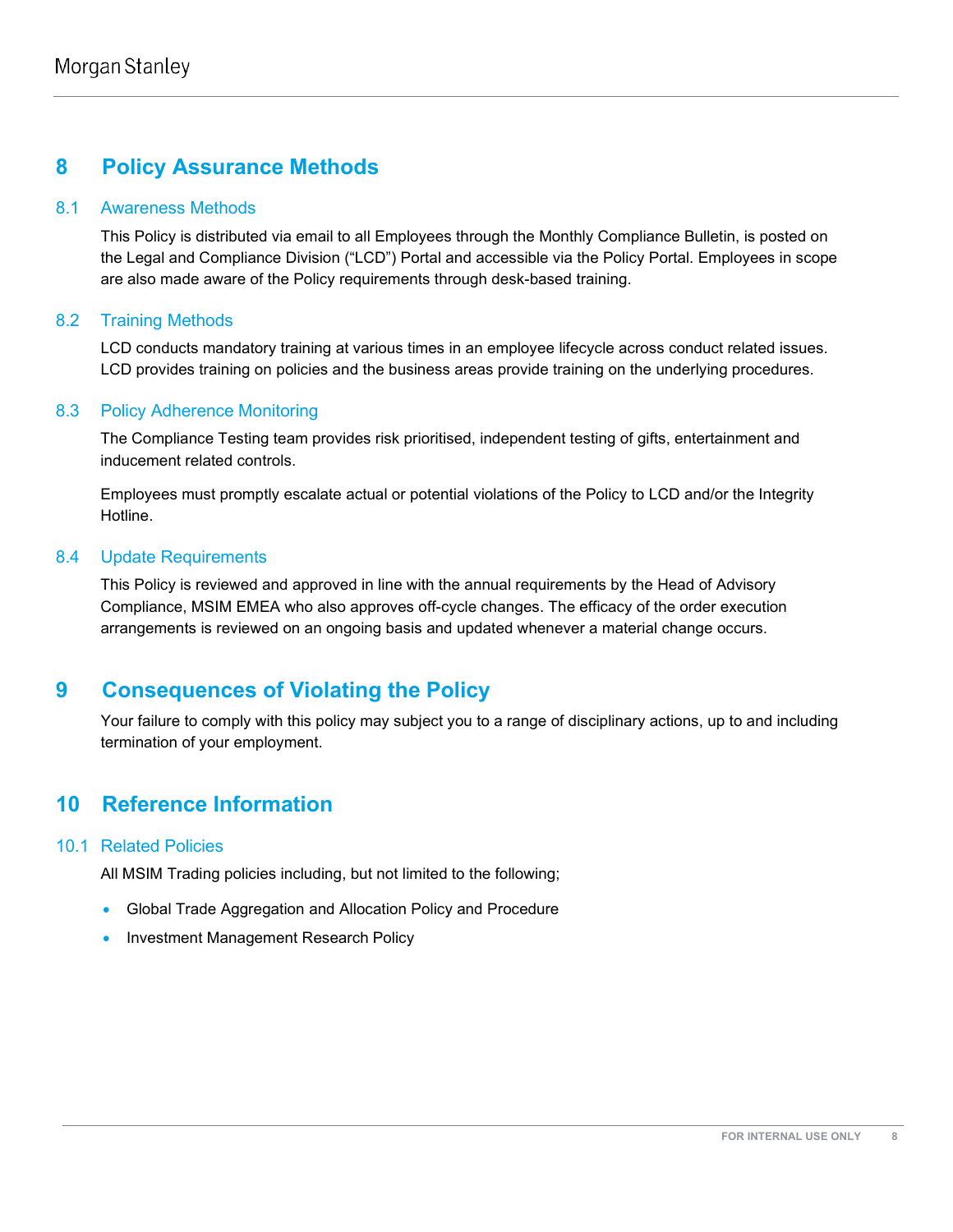# **11 Roles and Responsibilities**

The MSIM Global Equity Best Execution Committee and Global Fixed Income and Liquidity Best Execution Committees have overall responsibility for overseeing policies, procedures and practices related to best execution for their respective asset classes.

The Committees are chaired by TRG and comprised of senior representatives from MSIM's Trading, Global Risk and Analysis, Compliance and Operations teams.

Their respective responsibilities include, but are not limited to the below.

- Review broker-related performance.
- Establish standards for the review of best execution performance.
- Review TCA data (highlighting enhancements where required).
- Review operational quality and metrics supporting best execution.
- Review Compliance related matters as relevant.

In addition, management information on the execution quality of trading desks globally is monitored and reviewed by the MSIM EMEA Investment Committee. The Investment Committee is also responsible for the review and remediation of any identified issues with execution quality, processes, and procedures.

# **12 Record Keeping Requirements**

Records are retained in accordance with Morgan Stanley's Global Information Management Policy which establishes general firm-wide standards and procedures regarding the retention, handling, and destruction of official books and records and other information of legal or business significance.

The Morgan Stanley Global Information Management Policy incorporates Morgan Stanley's Master Retention Schedule, which lists various record classes and associated retention periods on a Global basis.

# **13 Policy Governance**

| <b>Effective Date</b>      | October 14, 2020 (updated March 1, 2022) |
|----------------------------|------------------------------------------|
| <b>Owner</b>               | Head of Advisory Compliance, MSIM EMEA   |
| <b>Approver</b>            | Head of Compliance, MSIM EMEA            |
| <b>Contact Information</b> | <b>EMEA IM Advisory Compliance</b>       |
| <b>Intranet Location</b>   | http://policypreview/2000535             |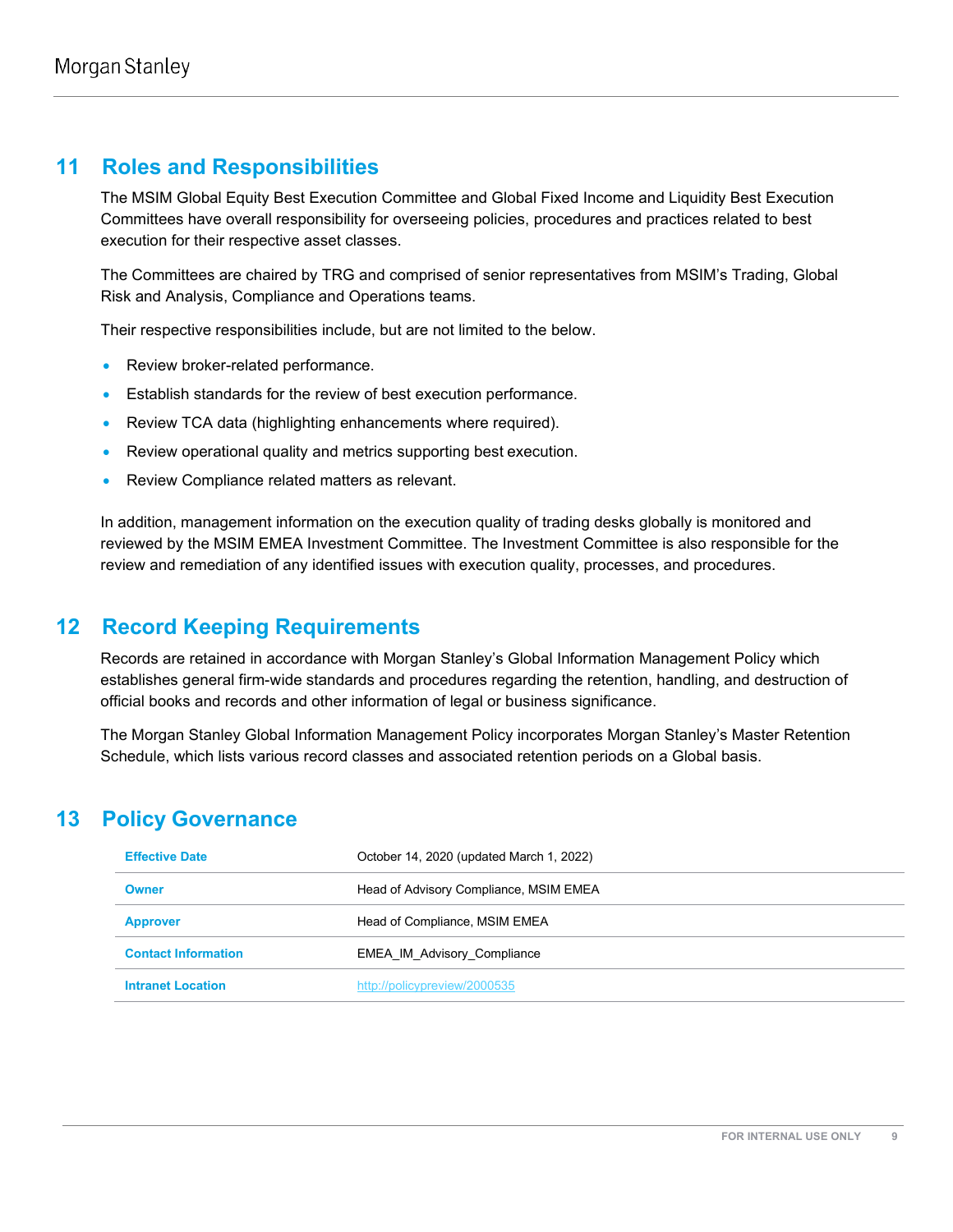# **14 Glossary**

| <b>TERM</b>                     | <b>DEFINITION</b>                                                                     |
|---------------------------------|---------------------------------------------------------------------------------------|
| "ABL"                           | Approved Broker List                                                                  |
| "Clients"                       | Discretionary clients or mutual funds managed by Morgan Stanley Investment Management |
| "FCA"                           | <b>Financial Conduct Authority</b>                                                    |
| "FCA Rules"                     | Set of principles and rules produced and published by FCA including FCA's Handbook    |
| "ISDA"                          | International Swaps and Derivatives Association Agreement                             |
| "LCD"                           | Legal and Compliance Division                                                         |
| "MAS"                           | Monetary Authority of Singapore                                                       |
| "MSFTA"                         | Master Securities Forward Transaction Agreement                                       |
| "MSIM"                          | Morgan Stanley Investment Management Limited                                          |
| "Multilateral Trading Facility" | As defined in Directive 2014/65/EU on markets in financial instruments                |
| "Organised Trading Facility"    | As defined in Directive 2014/65/EU on markets in financial instruments                |
| "OTC"                           | Over-the-counter                                                                      |
| "Policy"                        | Order execution policy of Morgan Stanley Investment Management                        |
| "Regulated Markets"             | As defined in Directive 2014/65/EU on markets in financial instruments                |
| "Systematic Internalisers"      | As defined in Directive 2014/65/EU on markets in financial instruments                |
| "TCA"                           | <b>Transaction Cost Analysis</b>                                                      |
| "TRG"                           | Trading and Research Governance team                                                  |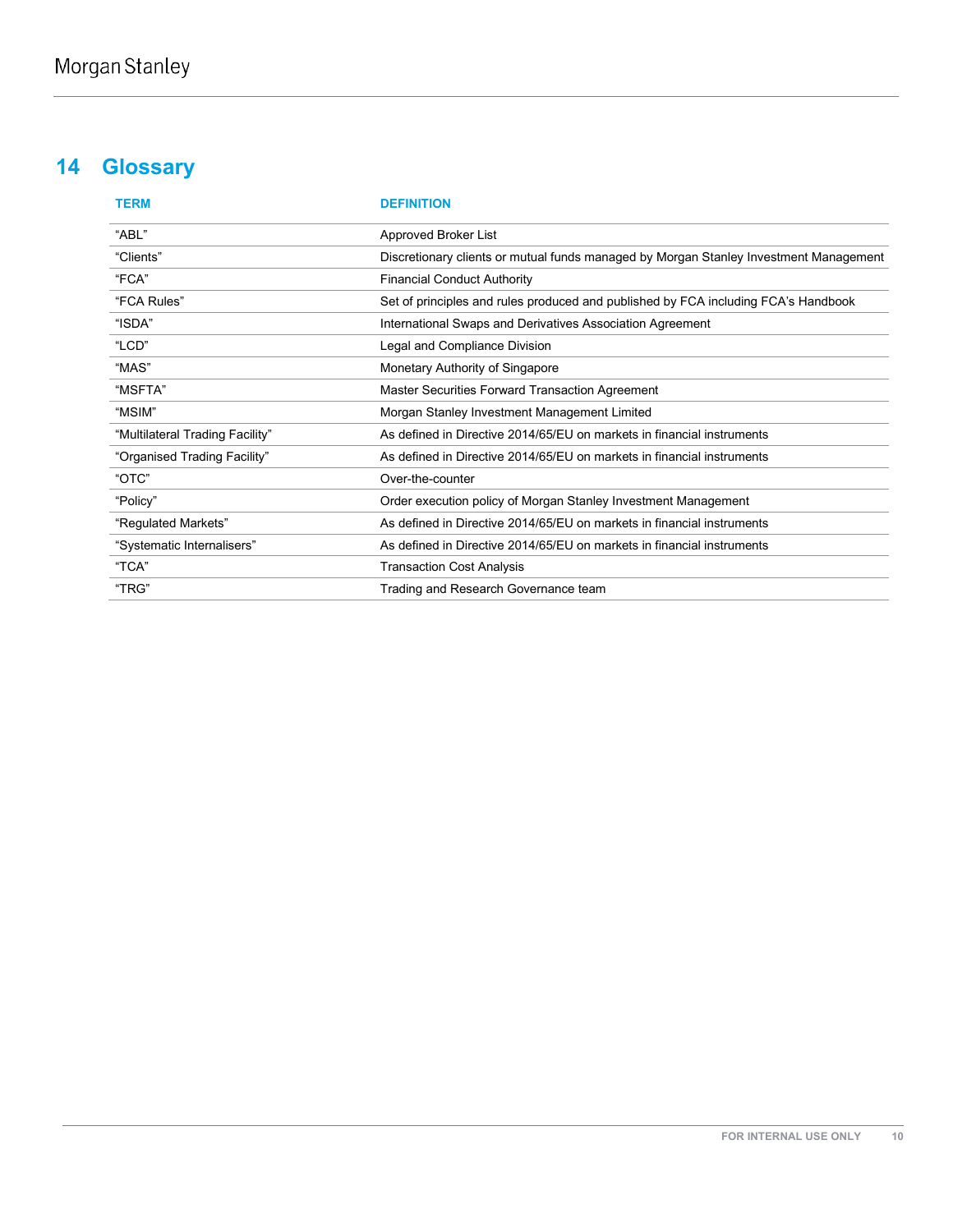# **15 Appendix A**

#### 15.1 Significant Execution Venues

MSIM may use the following execution venues when obtaining best execution for its Clients. This is not exhaustive and may be revised periodically. MSIM may use other venues not listed below (for example, using a broker on a provisional basis or where the instrument to which the order relates is particularly unusual) where it is appropriate in accordance with this Policy. MSIM may also remove any venues from the list as deemed appropriate.

#### 15.2 Equities Execution Venues and Broker-Dealers

MSIM publishes on its website a report showing the top 5 execution venues used by MSIM in the preceding twelve months. This report for any given year is available on the Regulatory Policy and Disclosure section of the MSIM website. The report is updated on annual basis.

#### 15.2.1 Broker-Dealers

This list is not exhaustive and may be revised periodically.

Allen & Company LLC Bank of America NA Bank of Montreal Bank of New York Mellon (The) Barclays Bank PLC Barclays Capital Inc. Barclays Capital Securities Limited BGC Financial, L.P. BMO Capital Markets Corp. BNP Paribas BNP Paribas Securities Corp. BofA Securities, Inc. BTIG, LLC Canadian Imperial Bank of Commerce China International Capital Corporation Hong Kong Securities Limited Citibank NA CITIC Securities Co., Ltd. Citigroup Global Markets Inc. Citigroup Global Markets Limited CLSA Americas, LLC CLSA Limited Exane

Commonwealth Bank of Australia Cowen And Company, LLC Credit Suisse (Hong Kong) Limited Credit Suisse International Credit Suisse Securities (Europe) Limited Credit Suisse Securities (USA) LLC Daiwa Capital Markets Europe Limited Deutsche Bank AG Deutsche Bank Securities Inc. Deutsche Securities Asia Ltd. DSP Merrill Lynch Limited Goldman Sachs & Co. LLC Goldman Sachs Do Brasil Banco Multiplo SA Goldman Sachs International HSBC Bank PLC HSBC Securities (USA) Inc. Instinet Europe Limited Instinet, LLC J.P. Morgan Securities LLC J.P. Morgan Securities PLC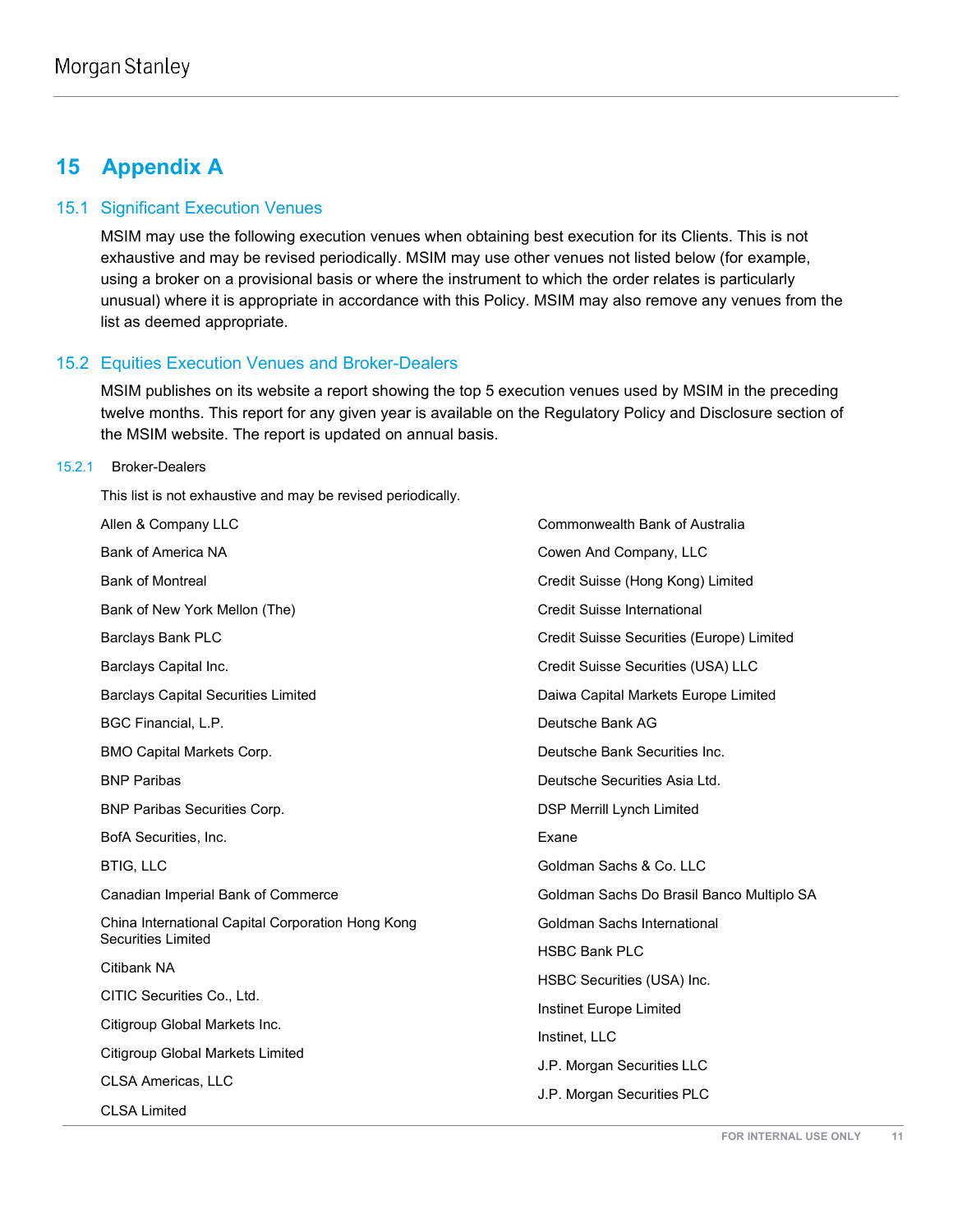# Morgan Stanley

Jefferies International Ltd. Jefferies LLC Jonestrading International Limited JPMorgan Chase Bank, N.A. Kepler Cheuvreux Liquidnet Europe Ltd. Liquidnet, Inc. Luminex Trading & Analytics LLC Macquarie Bank Limited Macquarie Capital (Europe) Limited Macquarie Capital (USA) Inc. Meridian Equity Partners, Inc. Merrill Lynch International Mirabaud Securities Limited Mizuho International PLC Morgan Stanley & Co. LLC Morgan Stanley Capital Services LLC Motilal Oswal Securities Limited Nomura International PLC Nomura Securities International, Inc. Northern Trust Company (The) Oppenheimer & Co. Inc. RBC Capital Markets, LLC Royal Bank of Canada Sanford C. Bernstein & Co. LLC Sanford C. Bernstein Ltd. Societe Generale SA State Street Bank And Trust Company Stifel, Nicolaus & Company, Incorporated Tullett Prebon Financial Services LLC UBS AG UBS Securities Asia Ltd. UBS Securities LLC Virtu ITG Europe Limited Virtu ITG Hong Kong Limited Virtu ITG LLC Weeden & Co.L.P. Wells Fargo Securities, LLC Westpac Banking Corporation

## 15.3 Fixed Income Execution Venues and Broker-Dealers

MSIM publishes on its website a report showing the top 5 execution venues used by MSIM in the preceding twelve months. This report for any given year is available on the Regulatory Policy and Disclosure section of the MSIM website. The report is updated on annual basis.

#### 15.3.1 Broker-Dealers

This list is not exhaustive and may be revised periodically.

| ABN AMRO Bank N.V.                                     | Bank of China Limited                      |
|--------------------------------------------------------|--------------------------------------------|
| Agricultural Bank of China Limited                     | Bank of Communications Co., Ltd            |
| Aurel BGC                                              | <b>Bank of Montreal</b>                    |
| Australia and New Zealand Banking Group Ltd.           | Bank of New York Mellon (The)              |
| Banco Bilbao Vizcaya Argentaria SA                     | Bank of Nova Scotia (The)                  |
| Bank of America Merrill Lynch International Designated | Barclays Bank PLC                          |
| <b>Activity Company</b>                                | <b>Barclays Capital Securities Limited</b> |
| Bank of America NA                                     | Bayerische Landesbank                      |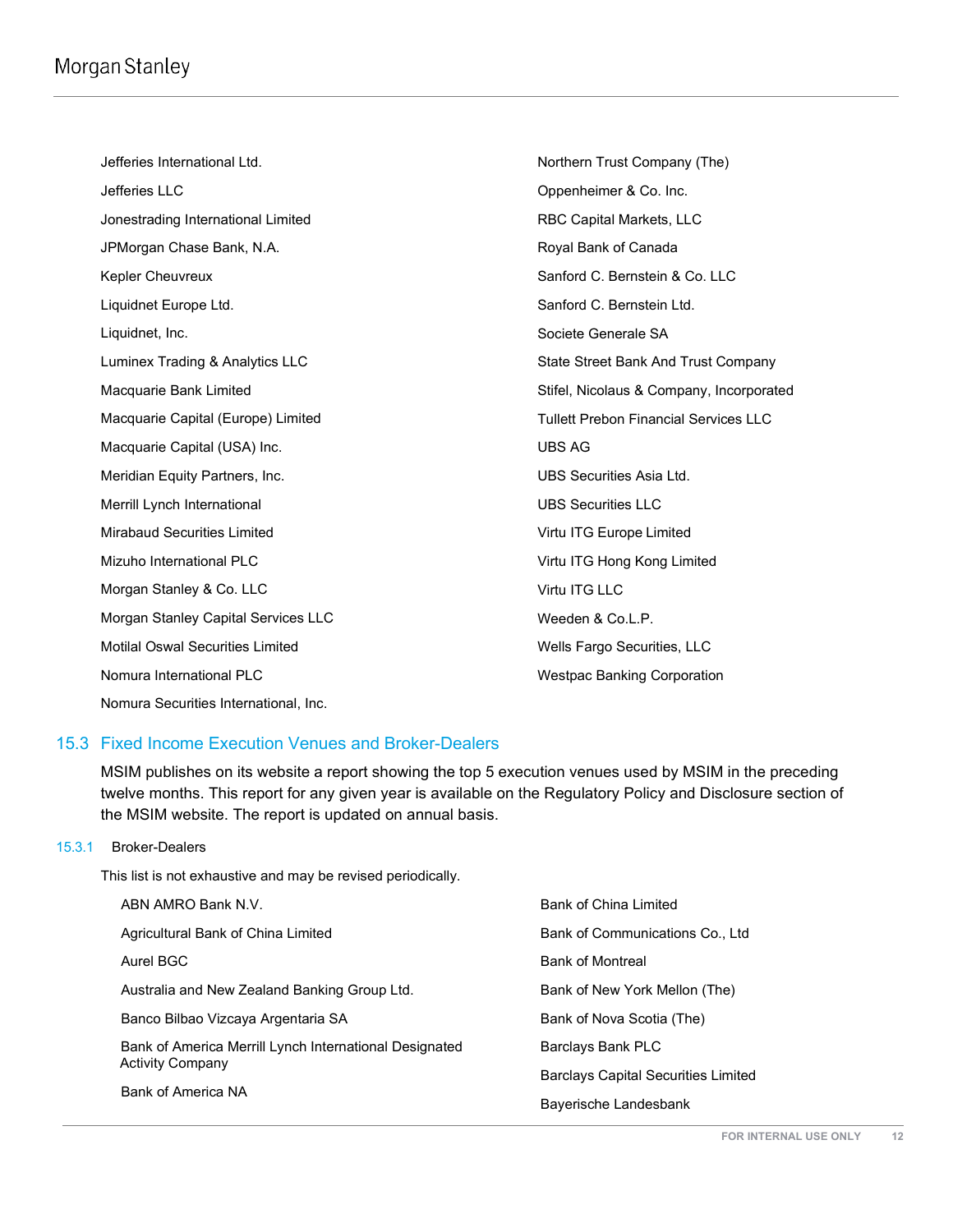BGC Brokers LP BNP Paribas BofA Securities, Inc. BRED Banque Populaire CIBC World Markets Corp. CITIC Securities Co., Ltd. Caixabank SA Canadian Imperial Bank of Commerce China Construction Bank Corporation China Merchants Bank Co., Ltd. Citibank NA Citigroup Global Markets Inc. Citigroup Global Markets Limited Commerzbank Aktiengesellschaft Commonwealth Bank of Australia Cooperatieve Rabobank U.A. Credit Agricole Corporate and Investment Bank Credit Industriel Et Commercial Credit Suisse AG Credit Suisse International Credit Suisse Securities (Europe) Limited Credit Suisse Securities (USA) LLC DBS Bank (China) Limited DBS Bank Ltd. DZ Bank AG Daiwa Capital Markets Europe Limited Daiwa Securities Co. Ltd. Danske Bank A/S Deutsche Bank AG Deutsche Bank Securities Inc. Erste Group Bank AG Exane GFI Securities Limited

Goldman Sachs International HSBC Bank PLC ICAP Securities Limited ING Bank NV Imperial Capital, LLC Industrial and Commercial Bank of China Limited Intesa Sanpaolo SpA J.P. Morgan Securities LLC J.P. Morgan Securities PLC JPMorgan Chase Bank, N.A. Jefferies International Ltd. Jefferies LLC Kepler Cheuvreux Landesbank Baden-Wuerttemberg Landesbank Hessen-Thueringen Girozentrale Liquidnet Europe Ltd. Lloyds Bank Corporate Markets PLC Lloyds Bank PLC MUFG Securities EMEA PLC Marketaxess Capital Limited Millennium Europe Limited Mitsubishi UFJ Trust And Banking Corporation Mizuho Bank, Ltd. Mizuho International PLC Morgan Stanley & Co. International PLC Morgan Stanley & Co. LLC NatWest Markets PLC National Australia Bank Limited Natixis SA Nomura International PLC Nomura Securities Co., Ltd. Norddeutsche Landesbank -Girozentrale- Nordea Bank Abp OP Corporate Bank PLC

Goldman Sachs & Co. LLC